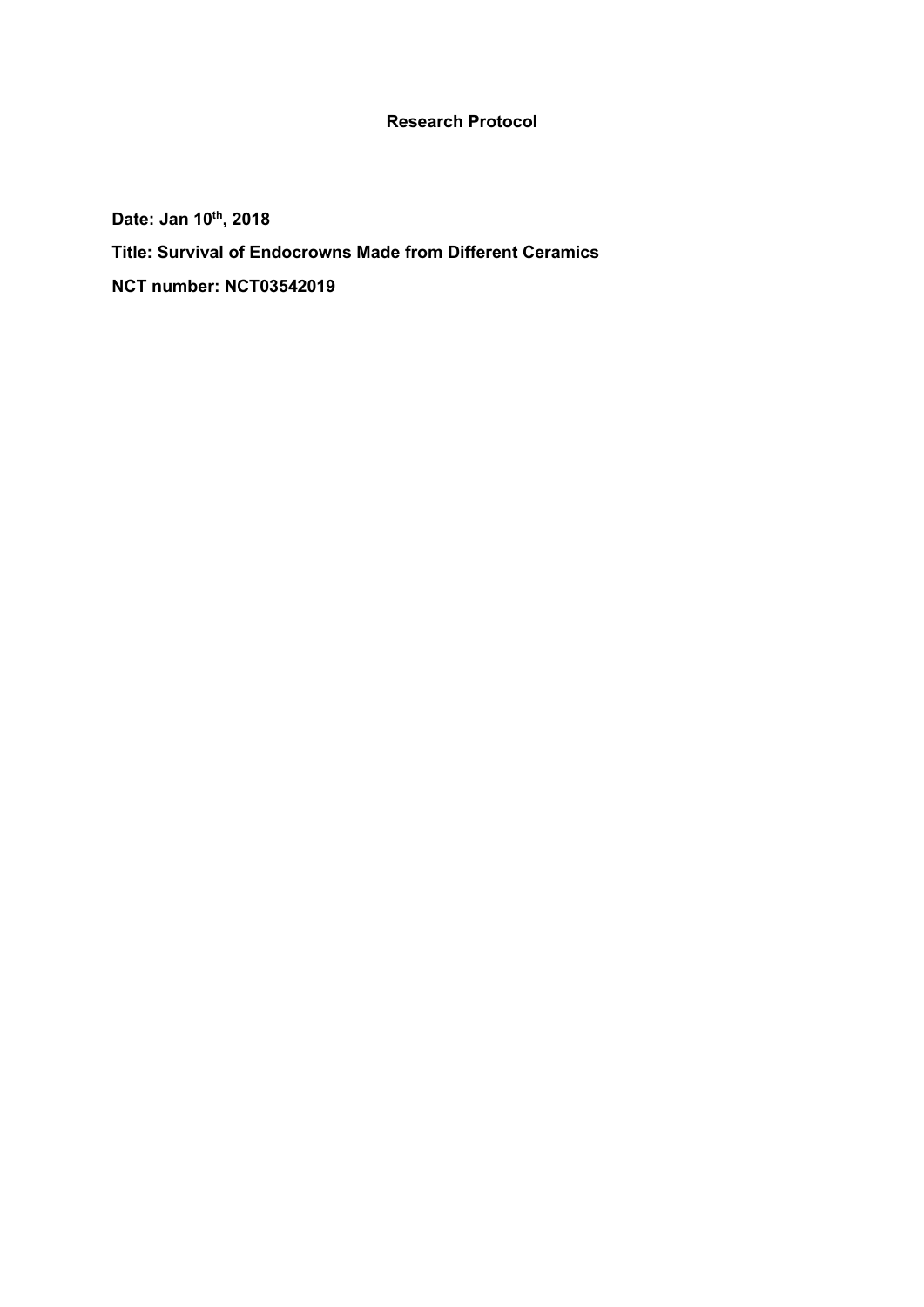*Background:* Endodontically treated teeth often lose a significant amount of tooth structure due to caries or trauma, which renders them at risk of catastrophic fractures<sup>1</sup>. Their restoration requires a means to protect the cusps from the wedging forces of occlusion. Cuspal coverage using full metal or porcelain crowns has been traditionally used and has been demonstrated to improve their survival rate $2, 3$ .

Recently, the demand for more aesthetic and conservative restorations has grown, and the introduction of CADCAM technology has allowed the preparation and cementation of indirect restorations at the same day. Adhesive indirect restorations have become popular and their application in dentistry has involved the restoration of endodontically treated teeth. Full and partial onlays and full coverage crowns have been used successfully to provide cuspal protection<sup>4</sup>. The endocrown is another form of adhesive indirect restorations that incorporates the core and cuspal coverage in one unit which is then bonded to the remaining tooth structure <sup>5</sup>. Endocrowns can be made from different types of ceramics. Lithium disilicate ceramic has been used extensively for this purpose due to its favourable physical properties, good aesthetics and its predictable bonding to tooth structure <sup>6</sup>. However, when milled from ingots, it requires an additional step of crystallization which will increase marginal gaps  $^{7, 8}$ . This step is also time consuming and in a busy practice may be considered a draw back to the material.

Zirconia has become a popular option in dentistry due to its superior toughness and fracture resistance compared with other types of ceramics. When the CAD/CAM technology is used, zirconia restorations are usually milled from pre-sintered blocks which must be sintered after milling in order to achieve their maximum strength. This step is time consuming.

Hybrid ceramics are a new category of ceramics with a dual ceramic-polymer network that incorporates the benefits of ceramic and composite materials offering strength, flexibility, crack prevention properties and a superior abrasion behaviour <sup>9</sup>. Furthermore, hybrid ceramics require no additional steps following their milling from CAD/CAM blocks. They can be bonded to the tooth straight after its milling which is a favourable property in a busy dental practice.

Clinical data on the longevity of this type of restorations is scarce  $^{10}$ . The aim of this study is to assess the short and long-term outcomes of endocrowns made from three different materials; Lithium disilicate ceramic (IPS e.max ®), monolithic translucent zirconia and a hybrid ceramic (Vita Enamic®).

#### *Material and methods:*

**Sample size calculation:**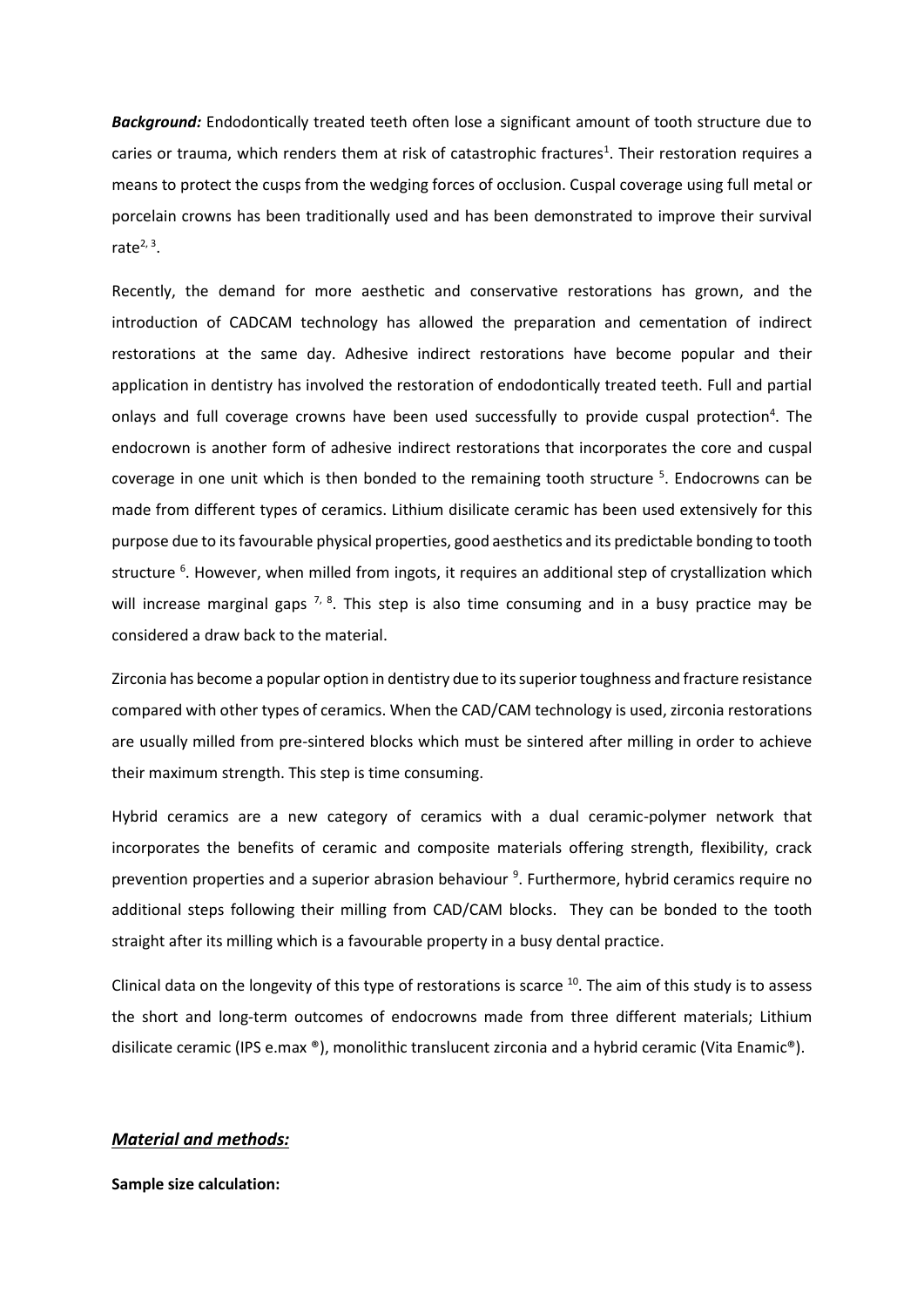Sample size per each group was set at 20 restorations based on similar studies investigating the outcome of different restorations on root canal treated teeth.

#### **Inclusion criteria:**

Root canal treated molars with significant loss of tooth structure and supra-gingival margins that are scheduled for cuspal-covering indirect restorations are included in this study.

### **Exclusion criteria:**

Teeth with extensive cracks or fractures Teeth with deep subgingival margins Non-functional teeth (no opposing dentition) Teeth with advanced periodontitis

Following root canal treatment, teeth will be randomly allocated into one of three groups according to the material of the endocrown they will receive; group A (n= 20): IPS e.max lithium disilicate ceramic, group B (n= 20): monolithic translucent zirconia, and group C (n= 20): Vita Enamic hybrid ceramic. Preparation of all teeth will be performed by the same operator. Impressions will be made using a conventional 2-stage putty and wash silicone impression material (We'll choose one) and the same dental technician will provide all the endocrowns by milling them from CAD/CAM blocks. Cementation will be done under rubber dam isolation using the recommended protocol for each material.

Clinical follow-up assessment will be made at 6 months, 1 year, 2 years and 5 years post-operatively. This will include assessment of the restoration integrity, marginal integrity and marginal discoloration, pink and white aesthetic scores and pocket probing depths.

Radiographic assessment will be made at 1 year, 2 years and 5 years post-operatively to detect the presence of restoration defects and recurrent caries.

Patient satisfaction will be assessed on a visual analogue scale (0-10)

All assessments will be done by an experienced independent clinician unaware of the material used.

#### **Statistical analysis**

Non-parametric tests will be used to discern any statistically significant difference between groups. Wilcoxon signed-rank and Mann-Whitney tests will be used for tooth integrity, marginal integrity and discoloration, PES&WES and patient's satisfaction. Non-parametric T-test will be used for radiographic parameters.

Weibull distribution will be used o predict long-term survival rates per each group.

#### **Funding:**

This research needs funding to cover the cost of a) the lab fees of fabricating 60 endocrowns and b) the resin cement systems. Please see attached sheet.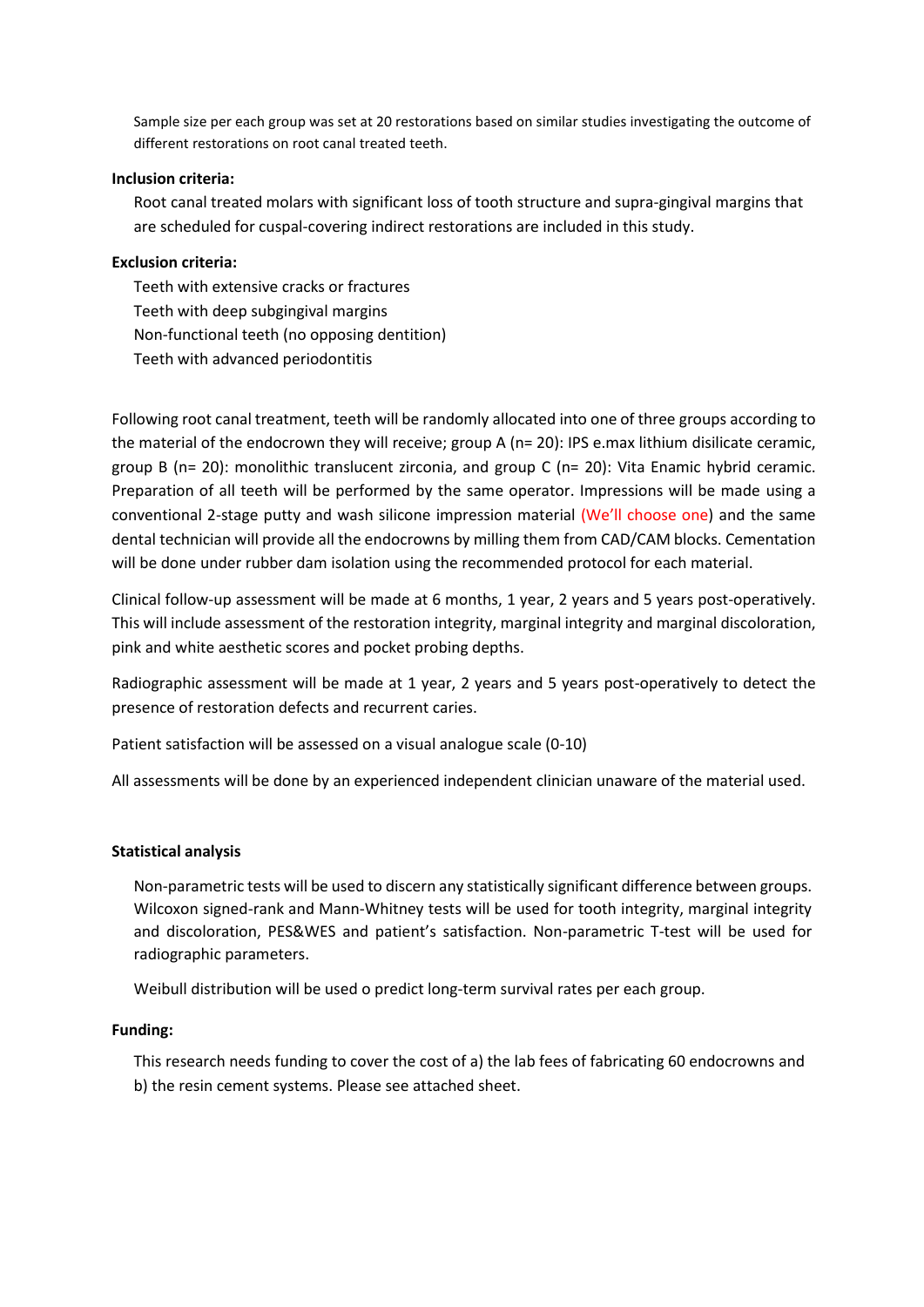# **Data collection form (appendix 1):**

|                                                                                                               | <u> 1989 - Johann Stein, mars an deutscher Stein und der Stein und der Stein und der Stein und der Stein und der</u> |
|---------------------------------------------------------------------------------------------------------------|----------------------------------------------------------------------------------------------------------------------|
|                                                                                                               | the contract of the contract of the contract of the contract of the contract of                                      |
| a- Clinical examination:                                                                                      |                                                                                                                      |
|                                                                                                               |                                                                                                                      |
|                                                                                                               |                                                                                                                      |
| Modified USPHS criteria (use Alpha, Bravo, Charlie and Delta as in the key)                                   |                                                                                                                      |
|                                                                                                               |                                                                                                                      |
|                                                                                                               |                                                                                                                      |
|                                                                                                               |                                                                                                                      |
|                                                                                                               |                                                                                                                      |
|                                                                                                               |                                                                                                                      |
| b- radiographic examination:                                                                                  |                                                                                                                      |
|                                                                                                               |                                                                                                                      |
| Proximal caries in adjacent teeth (0: absent, 1: enamel, 2: dentine) _______________________________          |                                                                                                                      |
|                                                                                                               |                                                                                                                      |
| Periapical infection: (0: absent, 1: present/ improving, 2: present/ not improving or getting worse) ________ |                                                                                                                      |
| c- Patient-reported satisfaction (use the VAS below):                                                         |                                                                                                                      |
|                                                                                                               |                                                                                                                      |
| Shape:                                                                                                        |                                                                                                                      |
| Quality of proximal contacts                                                                                  |                                                                                                                      |
|                                                                                                               |                                                                                                                      |

 $\begin{array}{ccccccccccccc} \multicolumn{2}{c|}{\textbf{1} & \textbf{1} & \textbf{1} & \textbf{1} & \textbf{1} & \textbf{1} & \textbf{1} & \textbf{1} & \textbf{1} & \textbf{1} & \textbf{1} & \textbf{1} & \textbf{1} & \textbf{1} & \textbf{1} & \textbf{1} & \textbf{1} & \textbf{1} & \textbf{1} & \textbf{1} & \textbf{1} & \textbf{1} & \textbf{1} & \textbf{1} & \textbf{1} & \textbf{1} & \textbf{1} & \textbf{1} & \textbf{$ 

Overall satisfaction \_\_\_\_\_\_\_\_\_\_\_\_\_\_\_\_\_\_\_\_\_\_\_\_\_\_\_\_\_

|                      | г                   |                |                  |                   |
|----------------------|---------------------|----------------|------------------|-------------------|
| Very<br>dissatisfied | <b>Dissatisfied</b> | <b>Neutral</b> | <b>Satisfied</b> | Very<br>satisfied |